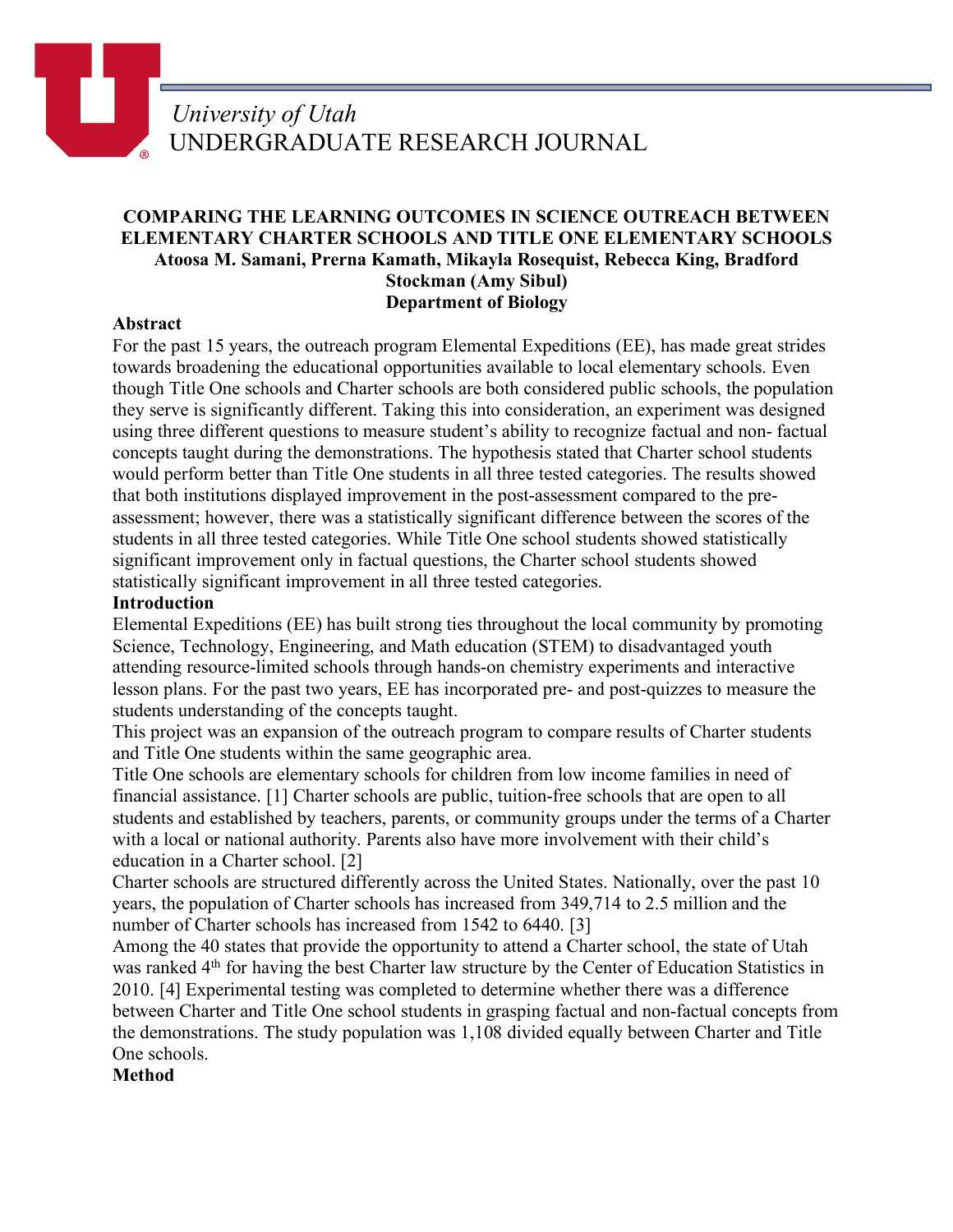Target schools were contacted with information regarding the STEM outreach program and chemistry experiments. If the schools were interested, information was exchanged regarding preand post-assessments, demonstration dates, and class sizes. Arrangements were made for the students to take the pre-quiz prior to the expedition presentations.

The presentations included concepts of exothermic reactions, creating polymers, static electricity, physical changes and states of matter, temperature and pressure, surface tension, acid/base chemistry, and PH indicators. These were emphasized through oral and hands on experimental demonstrations by a diverse group of presenters of both genders and different cultural backgrounds. In addition to these concepts, the pre- and post-assessments included nonfactual questions regarding implicit biases and factual questions regarding chemical makeup. Several days after the expedition, reformatted versions of the pre-quiz were given to the students as a post-quiz. After both the pre- and post-assessments were collected, the data from every quiz was entered individually. For confidentiality reasons, the quizzes were not compared on an individual basis; rather, the responses were analyzed as a whole. When analyzing the data from both schools' pre- and post-quizzes, the percentage change was calculated. When the difference was compared, a percentage difference was found. A two tailed t-test was paired to find p-values between all the previously described relationships. P-values smaller than 0.05 are assumed to be significant while p-values greater than 0.05 are not significant. [5]

#### **Results and Discussion**

The results show that there was a significant difference between the scores of pre- and postquizzes in Charter schools in all three tested categories. In total, Charter school students scored 15.24 out of 36 on the pre-quiz; on the post quiz they scored 17 out of 36, which is an 11.56% increase with a p-value of 1.44×10-5.

Broken down, the average score of each Charter participant on pre-quiz question 1 was 3.94 out of 12; the post quiz score was 4.74 out of 12, which shows a 20.34% increase with a p-value of 5.17 $\times$ 10-6. The average score on pre-quiz question 2 was 6.10 out of 12; the post quiz returned with a score of 6.68 out of 12, which shows a 9.56% increase and a p-value of 2.25×10-3. The average score on pre-quiz question 3 was 5.20 out of 12; the post quiz was 5.61 out of 12, which shows a 7.88% increase and a p-value of  $2.34 \times 10^{-3}$ . Although the overall increase was small for questions 2 and 3, the data shows that the pre-quiz answers were already high to begin with. These results shows that Charter school students improved both on factual concepts and nonfactual concepts.

The results show that there was only a slight significant difference between the scores of the preand post-quizzes in Title One schools on the third question but there was no statistically significant improvement in questions 1 and 2. In total, Title One school students scored 13.72 out of 36 on the pre-quiz; on the post quiz they scored 14.45 out of 36, which is a 5.34% increase with a p-value of  $6.02 \times 10$ -2 which is not statistically significant.

When analyzed, the average score of each Title One participant for question 1 was 3.63 out of 12; the post quiz score was 3.82 out of 12, which shows a 5.42% increase with a p-value of  $1.97\times10-1$  which does not show any statistical significance. For question 2, the average score was 5.34 out of 12 for the pre-quiz and 5.59 out of 12 for the post quiz. Which showed a 4.63% increase and a p-value of  $1.92 \times 10^{-1}$  which again doesn't show any statistical significance. For question 3, the average pre-quiz score was 4.75 out of 12 and 5.03 out of 12 for the post quiz. Which was a 6.08% increase and a p-value of  $3.59 \times 10^{-2}$  which is somewhat statistically significant.

These results showed that the Title One students improved in factual questions, even if the improvement was significant. However, their implicit bias was not reduced in this process.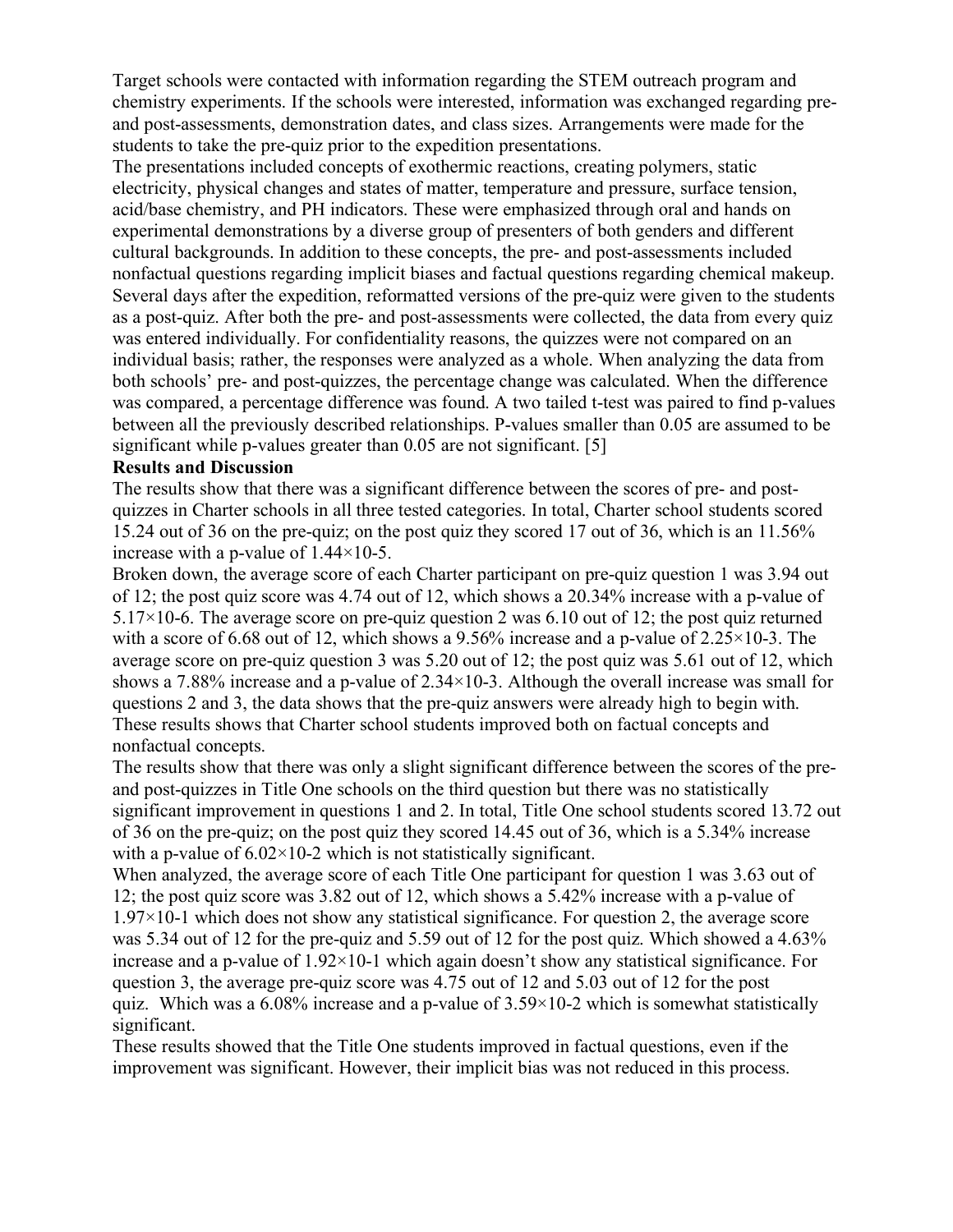Comparing pre-quiz results of the Charter and Title One schools, revealed that there was a difference in responses to the factual and nonfactual questions.

Overall, there was a 10.46% difference with Charter school students having higher scores than Title One school students. A paired two tailed t-test showed that the p-value is equal to 4.59×10- 5 which indicates that there is a statistically significant difference between the scores of Charter school students and Title One school students.

Broken down, in question 1 (nonfactual), there was an 8.25% difference with Charter school students having a statistically significant higher score with a p-value of 3.43×10-2. In question 2 (nonfactual), there was a 13.19% difference with Charter school students having a statistically significant higher score with a p-value of  $1.97 \times 10^{-5}$ . In question 3 (factual), there was a 9.00% difference with Charter school students having a statistically significant higher score with a pvalue of 6.79×10-4. title One schools were compared as well.

This comparison exposed that the gap between Charter and Title One students grew more significantly in the post-quizzes of the Charter schools and T the post-quizzes. Overall, there was a 21.00% difference with Charter students having higher scores than Title One students. The paired two tailed t-test showed that the p-value is equal to 2.29×10-9 which indicates that the difference is much higher than what it was in the pre-quiz.

Broken down, in question 1 (nonfactual), there was a 27.56% difference with Charter school students having a statistically significant higher score with a p-value of  $3.65 \times 10^{-7}$ . In question 2(non-factual), there was a 23.01% difference with Charter school students having a statistically significant higher score with a p-value of  $9.39 \times 10^{-8}$ . In question 3 (factual), there was a 14.00% difference with Charter school students having the higher score and a p-value of 5.45×10-5 which is statistically significant.

While the presentations significantly improved the students answers in factual questions in both schools, the same cannot be said for nonfactual questions related to personal implicit biases in Title One schools. It is believed that the form of the presentation was not reaching Title One school students' implicit biases.





*Graph 2*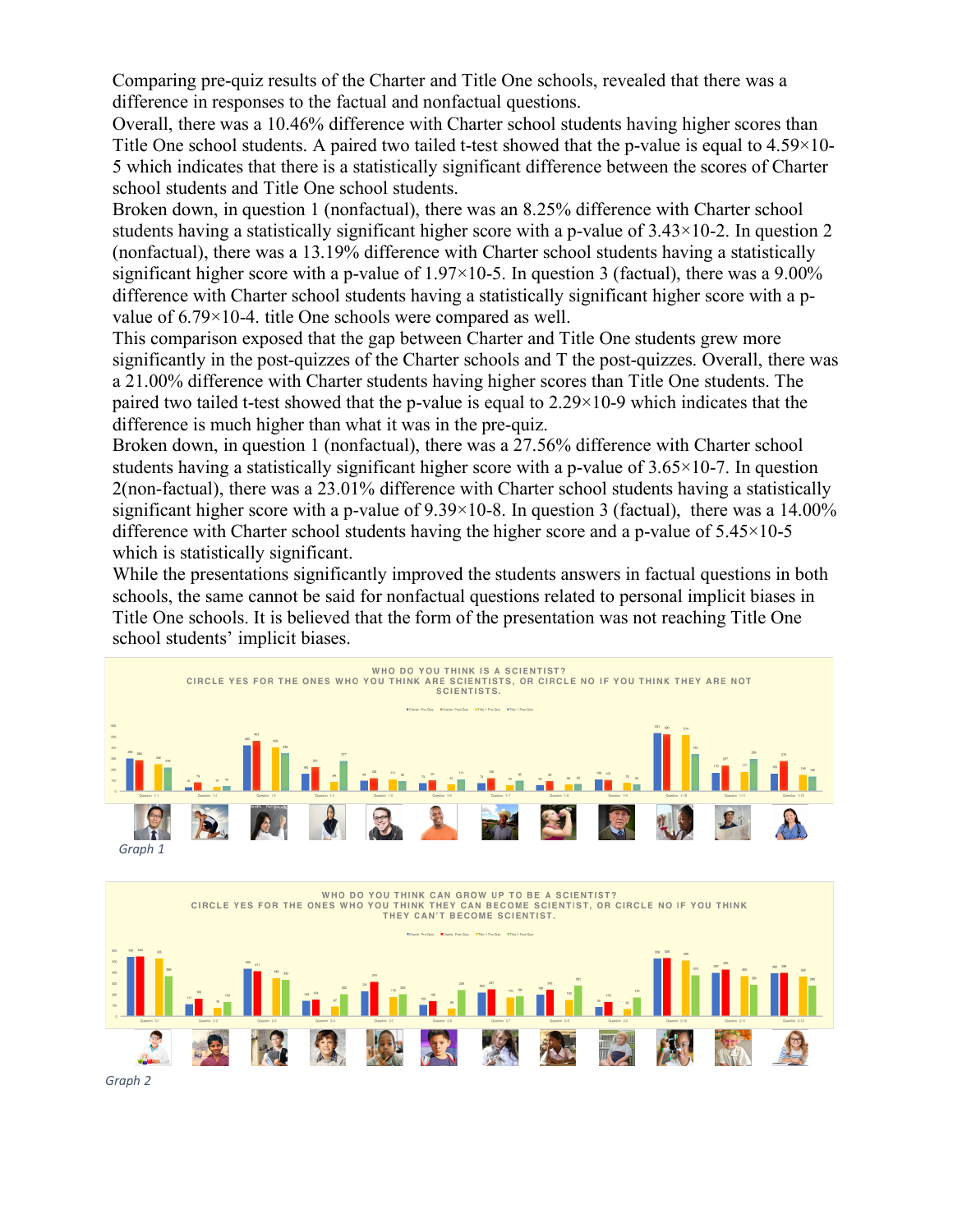

*Graph 3*



*Graph 4*